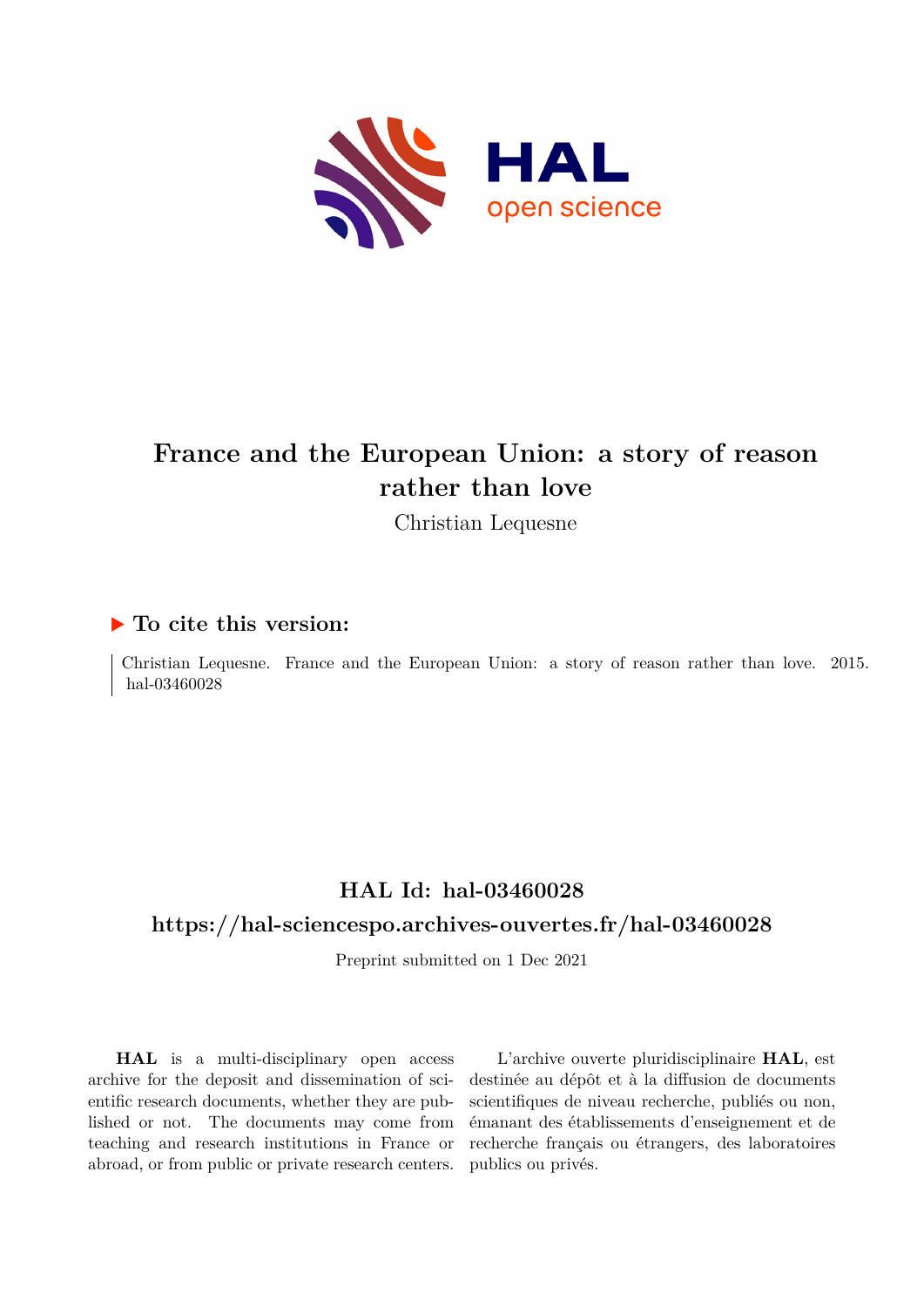

# **France and the European Union: a story of reason rather than love**

#### Christian Lequesne

In France, the push for the European integration process has come historically for a large part from the political and administrative elite. Over the past 60 years, they have expressed not only interest but also belief in European integration, as the US scholar Craig Parsons has rightly noted.<sup>1</sup> Three beliefs about the EU have been recurrent fundamentals for French political and administrative elites:

- 1. The EU must have a 'core' consisting in the major member states which exercise a leadership on the rest. In this regard, France and Germany must share the role of motor or driving force.
- 2. The EU must not be limited to a single market. It should develop as a political project including a foreign and security policy. This is usually called in France l*'Europe puissance*, a term difficult to translate.
- 3. The EU governance should be a combination of supranational and intergovernmental institutions.

The dramatic changes of 1989 in Europe clashed with these representations of the EU forged by the French elites. Several issues emerged after the reunification of Germany and the more general collapse of the Soviet bloc. Was this the end of the complementary asymmetry between Paris and Berlin (which replaced Bonn as the capital of a reunified Germany in 1990)? Is there a deep contradiction between *l'Europe puissance* and this rapid EU enlargement towards the East that will first favour a market-driven project?<sup>2</sup>

For France as for many other EU member states, the 1992 Treaty of Maastricht represented the end of the 'permissive consensus' among the public, identified in the 1970s by the US scholar Ronald Inglehart.<sup>3</sup> The European integration process left the sphere of the elites, becoming increasingly politicized. As a consequence, the EU has become more a matter of party competition and, not least, of party-internal splits. Also Euroscepticism has become more institutionalized, on both sides of the political spectrum. In France's September 1992 referendum on the Maastricht Treaty, a small 'yes' (51%) won. Thirteen years later, in May 2005, the French people declared a firm 'no' (54%) to the European Constitutional Treaty.

Opposition to Europeanization has become increasingly routinized in elections and has helped to legitimize parties of both the far right and the far left. In the European elections of June 2014, the far right party, Front National, came in first, winning 23 seats of a total of 72. The Front National developed its campaign against French membership in the euro but also against a EU that was held to be killing off the welfare state. It denounced the negative effects of globalization on the French labour market, where unemployment stood at 10.4% in 2014. This discourse has an appeal for blue-collar workers who used to vote for left-wing parties. Denunciation of an EU which brings increased illegal migration, negatively affecting the welfare state, has been an additional argument used by the Front National.

Euroscepticism has left behind the Gaullist discourse on the preservation of national sovereignty to focus more exclu-

<sup>1</sup> Craig Parsons, *A certain idea of Europe*, Cornell University Press, 2003.

<sup>2</sup> Christian Lequesne, *La France et la nouvelle Europe. Assumer le changement d'échelle*. Paris : Presses de Sciences Po, 2008. <sup>3</sup> Ronald Inglehart, "Public Opinion and Regional Integration", *Internation-*

*al Organization*, 24/04, Autum 1970, pp. 764-795.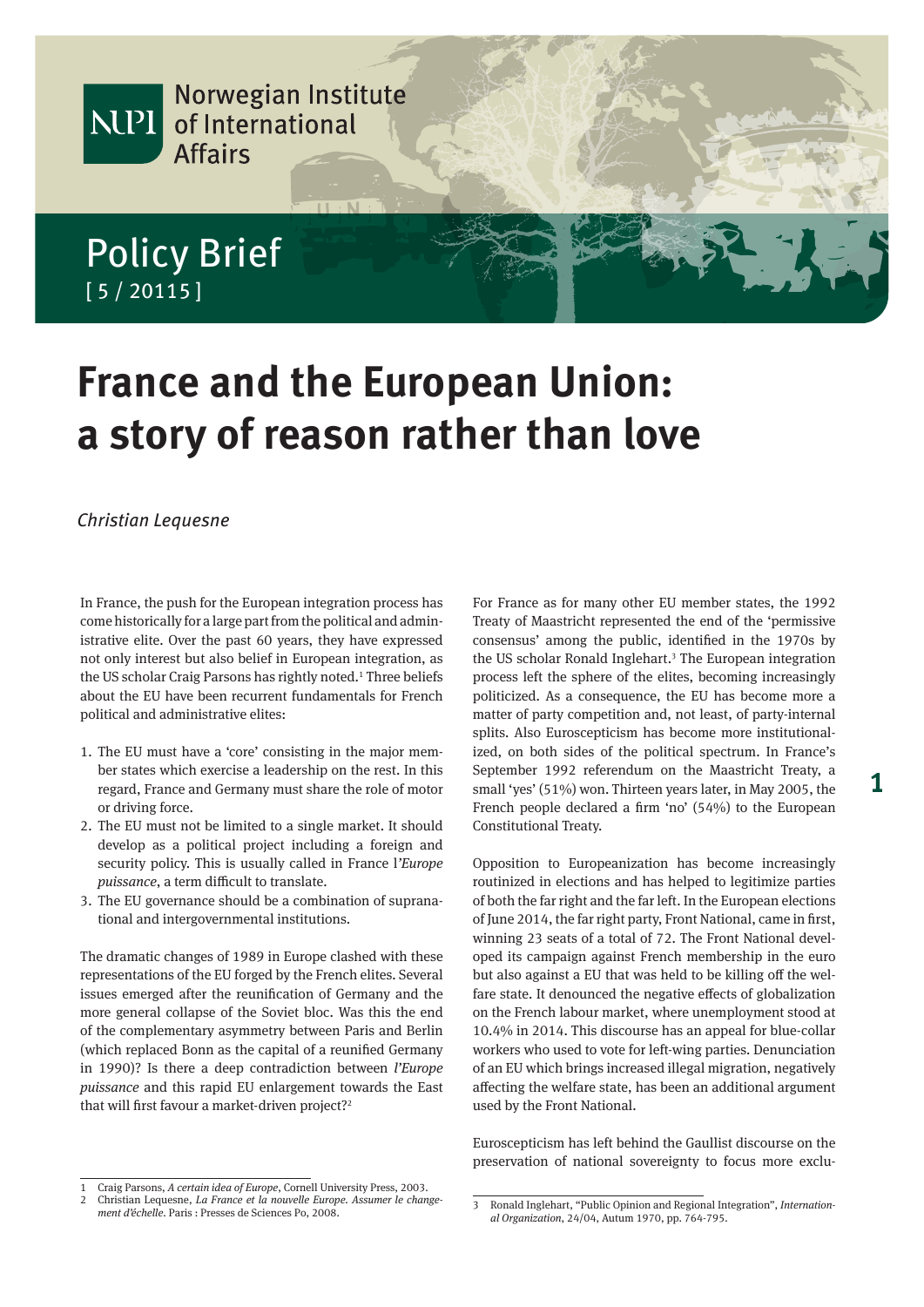sively on economic and social issues. This development is confronted by the firm realities of the welfare state. In 2014, 55% of French GDP was still devoted to public spending, despite a public deficit and a public debt that exceed the thresholds allowed by the EU Treaties: 93.5% of GDP for the public debt (instead of the EU-stipulated 60%) and 4.2% of GDP for the public deficit (instead of 3%).

These basic problems make the situation schizophrenic for any governing majority (left- or right-wing) in France. For a left-wing government, like the current Valls government, it is necessary to promise no drastic changes in the French welfare state, in order to win the election – and then, when in power, reduce public expenditures. For a right--wing government, there is the obligation to develop a discourse on financial rigour in order to win the elections, and then the difficulty of cutting public spending once in power.

Any French government has to cope with the challenge of complying as much as possible with the EU convergence criteria, without abandoning the national policies of the welfare state. This forces any French government to consider both the German discourse on *Sparpolitik* and the domestic discourse on the preservation of generous distributive policies (healthcare, retirement). It helps to explain why France has signed treaties like the *Fiscal Compact* introducing the Golden Rule into its domestic law and asks at the same time regularly for postponements in implementing its obligations. It puts France somewhere in the middle between the Northern and the Southern member states of the EU. On the Northern front, France has no other choice than to accept compromises with Germany, its primary trade partner, on the rationalization of public finances. On the Southern front, France regularly expresses its solidarity with the Mediterranean countries that have heavy public debts and deficits, and supports the principle of financial transfers towards these countries – directly from the national budgets, or from the European Central Bank and the European Stability Mechanism.

The margin of manoeuver at the EU level for the Valls government is a very narrow one. There is no other alternative than to introduce unpopular reforms to bring the economy of France in line with its EU commitments. This means putting on the agenda questions like increasing flexibility for the job market, new reforms of the pension and healthcare systems, and corporate tax facilities for companies. In discursive terms, it means explaining to the people that France has 'external' constraints and that politics is not a matter of black and white between the left and the right, but requires consensus. This is what President Hollande and Prime Minister Valls are experiencing, in contrast to the idealistic legacy of the French Revolution that any good politics means a dual confrontation between two camps. It goes against the political culture and explains the low support of the population

towards President Hollande (14%), the Valls government  $(17%)$  and the established political parties  $(8%)$ .<sup>4</sup> The main risk of this strategy is of course the rise of the far-rightist Front National, which perpetuates the fiction that doing politics is a matter of voluntarism and not of consensus. It is difficult to say how many structural reforms the Valls Government will be able to implement in order to raise economic performance and to restore French credibility at the EU level. President Hollande and Prime Minister Valls have understood that turning their backs to the EU will be a form of economic suicide. Despite the rise of the Front National, the fact remains that, in April 2014, only 26% of the French population felt in favour of leaving the Euro when 56% were against.<sup>5</sup>

The difficulties of the French economy have worsened the gap with Germany which, ten years ago, was the 'sick child' of the EU economies but has recovered, following a series of major domestic reforms (the 'Harz Laws'). Co-leading together with Germany has become more difficult. As French politicians have not renounced exercising a form of leadership within the EU, it has had to invest in another dimension: foreign and security policy.

CFSP has always been considered by French political and administrative elites as a means to maximize national diplomatic action. Participating in military interventions is consubstantial to the perception of an efficient diplomacy. The socialist President Hollande did not revise in 2012 his predecessor's decision to reintegrate with the NATO Military Command that President De Gaulle had left in 1966. He insisted on having, in parallel, a more common defence strategy within the EU. This political goal is not easy to achieve, because of domestic as well as EU constraints. The main domestic constraint is the regular decrease of the French defence budget, which still represents 2% of GDP in 2015. The EU constraint concerns the difficulty of moving forward on any new project for a European Defence Policy with the United Kingdom as the traditional partner in this field, because this partner comes with the difficult domestic debate on remaining in the EU or leaving it.

Paris can no longer limit the consolidation of the EU Defence Policy to a privileged partnership with London: alternative scenarios must be explored. The 2013 government *White Book on Defence and National Security* supports the idea of activating the relationships with Germany and Poland, in the defence field, together with other countries like Italy and Spain in a 'Weimar Plus Triangle'.6

<sup>4</sup> http://www.bva.fr/data/sondage/sondage\_fiche/1622/fichier\_bva\_-\_ lobs\_-\_francois\_hollande\_-\_bilan\_de\_mi-mandat75e6c.pdf

<sup>5</sup> http://tempsreel.nouvelobs.com/politique/elections- europ eennes-2014/20140428.OBS5361/europeennes-56-des-francais-opposes-a-la-disparition-de-l-euro.html

<sup>6</sup> http://fr.calameo.com/read/000331627d6f04ea4fe0e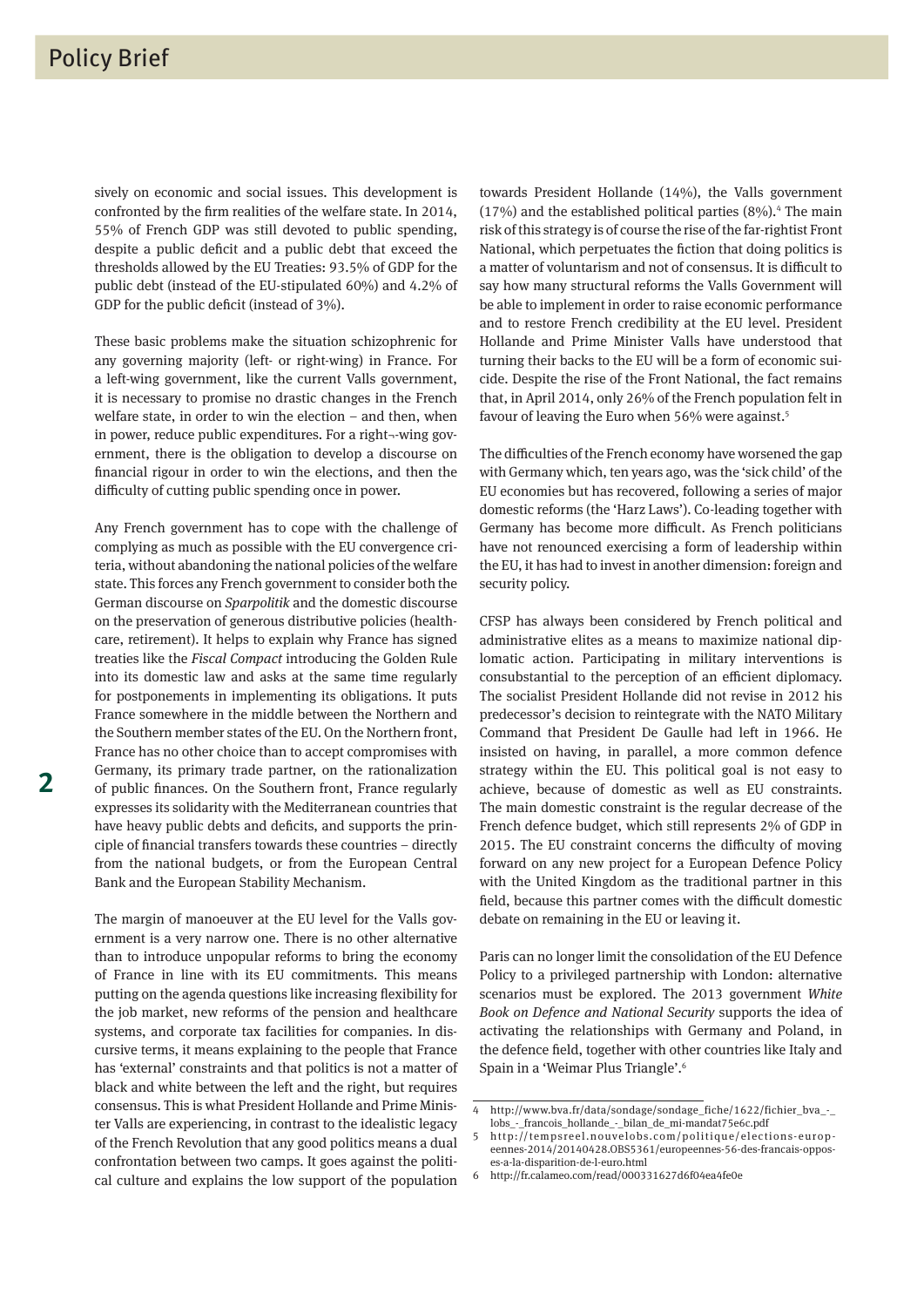On defence issues, France has not hesitated to intervene militarily in various configurations: with the NATO 'coalition of the willing' in Libya (2011), alone against the Jihadi armed groups in Northern Mali (2013), with the US air force against Daesh in Iraq (2014). Starting with Sarkozy and continuing with Hollande, French governments have abandoned their pretention to distant their diplomacy from the USA in the Middle East. The negotiations on the future of the Iran Nuclear Plan are another example where France has acted as close ally of the USA. This marks a shift compare to the Gaullist paradigm of distancing from Washington. The main reason for this change is that France's foreign policy, as in many Western democracies, is more and more concerned about the defence of global liberal values and not only national interests. Paradoxically, it is when the power of the West is declining at the international level that France has begun assuming a more explicit Western identity.

The other reason is that France knows that conducting any efficient military operation outside Europe will be difficult without the material resources of the US Army. In September 2013, French President Hollande had to abandon his plan of military invention against the regime in Syria because US President Obama decided –without any constitutional obligation- to ask the Congress before committing US troops and got a negative reply.

France's solidarity with the Western camp has been unshakable during the Ukrainian crisis. France agreed with the USA and the EU partners to launch sanctions against Putin's Russia. President Hollande also agreed to delay the delivery to Russia of the helicopter-carrier Mistral, which had been negotiated in 2011 under the presidency of Nicolas Sarkozy. It appears increasingly likely that France will refund to Russia the advance payment rather than deliver the vessel. On the other hand, France – like Germany – is not in favour of additional sanctions against Russia at the moment. There is also no enthusiasm for supporting Ukrainian membership in NATO, to avoid the 'politics of the worse' with Putin.

France is a clear example of a state whose economic future is totally bound to the EU. Europeanization has become a concrete reality that any French government, leftist or rightist, cannot escape. Socialist President Hollande and Prime Minister Valls have launched several structural reforms of France's economic policy under the strong constraints of its EU commitments. The process of domestic change has fuelled Euroscepticism, also within the government's majority. But even if Eurosceptics should get ruling responsibilities in the future, it is far from obvious that they will be in a position to escape France's EU commitments.

France exemplifies a two-level game model: what a member state decides at home directly influences its position in the EU, and what the EU decides directly influences the course of that state's domestic policies and politics.

This is why, rather than a story of love, the EU has become a story of reason for France. However, domestic reforms shaped by the EU still depend on the French decision-making culture, where conflict still predominates over consensus. This is why reforms in France take longer time to be implemented than what some other EU partners (Germany in particular) often expect.

There can be no doubt that France still aims to be reckoned among the leading EU member states. Given the considerable difficulties with its economic policy, French governments have tended to engage more actively in the sphere of foreign and security policy as a compensation strategy.

France in 2015 is an active contributor to the cause of world peace, but it would like to find more committed allies in the EU. Cooperation is sometimes easier with the USA, and this is why France has been tending to follow more the US foreign policy line, in contradiction to the Gaullist legacy. Regarding the EU, French public opinion has not been vocal about governmental activism on foreign and security issues. Clearly, it is economic and social policies that engage the attention of the French public and nourish the debate about the EU.